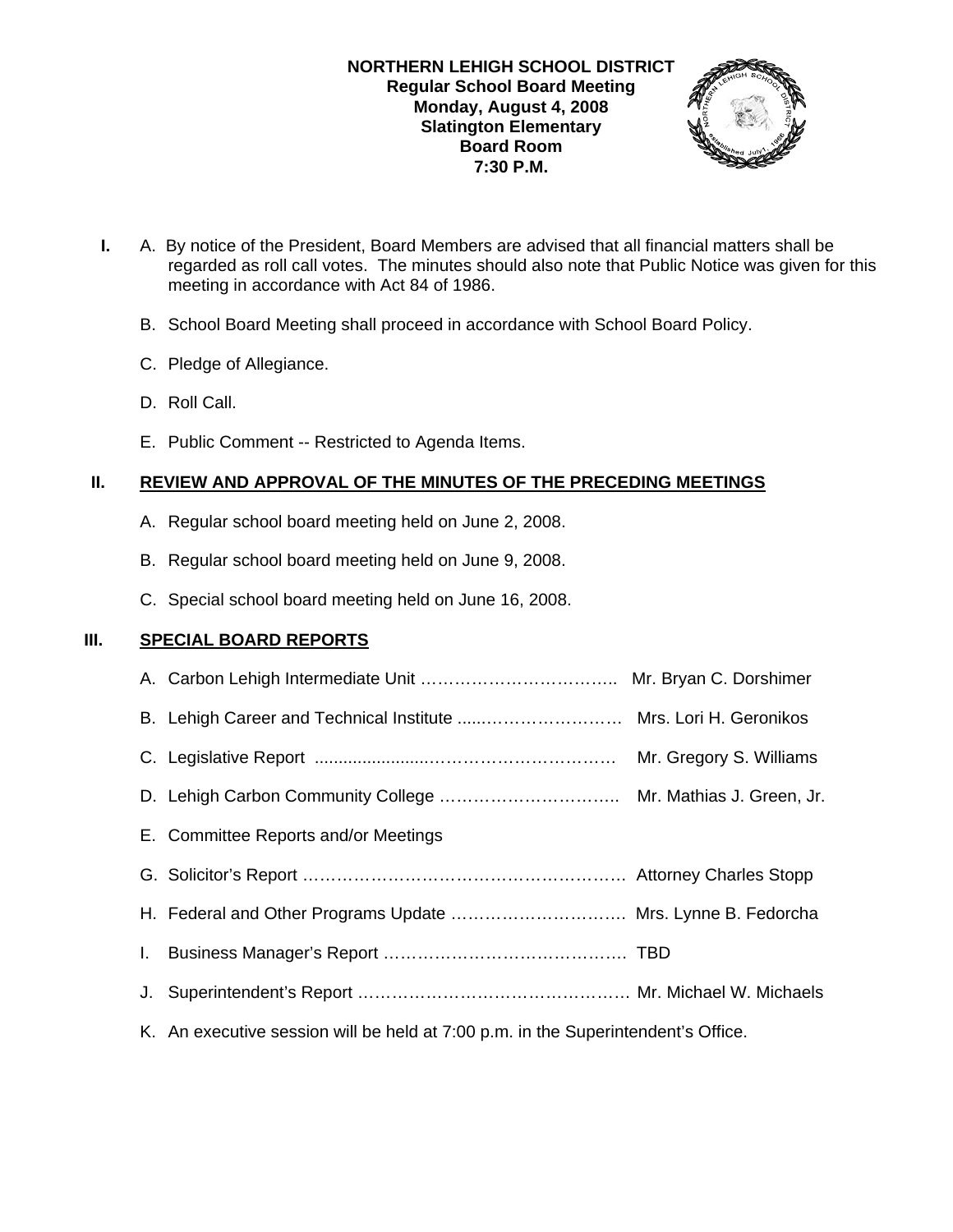Ξ

 $\equiv$ 

# **IV. PERSONNEL**

# A. Change in Employment Status

| Roxanne Sagala |                                                                                          |
|----------------|------------------------------------------------------------------------------------------|
| From:          | Full Time Art Teacher - Senior High School                                               |
| To∶            | Half Time Art Teacher - Senior High School                                               |
| Salary:        | \$20,950* (Step 8B - on the 2008-2009 CBA                                                |
|                | Salary Schedule)                                                                         |
| Effective:     | August 25, 2008                                                                          |
|                | *This amount is half of the step 8B Salary on the CBA Salary Schedule which is \$41,900. |

# B. Administrative Transfer

1. Instructional

| a. Timothy Weaber        |                                                |
|--------------------------|------------------------------------------------|
| From:                    | 4 <sup>th</sup> Grade Teacher                  |
| To:                      | Technology Teacher Grades 3-6/District-wide    |
|                          | Technology Mentor, Accountability Block Grant  |
|                          | Funded One year position                       |
| Salary:                  | \$53,000 (Step 12 Masters on the 2008-2009 CBA |
|                          | Salary Schedule) no change in salary           |
| Effective:               | August 25, 2008                                |
| <b>Termination Date:</b> | On or about June 15, 2009                      |

# 2. Non-Instructional

|    | a. Robin Schultz    |                                                                                                                           |
|----|---------------------|---------------------------------------------------------------------------------------------------------------------------|
|    | From:               | Personal Care Assistant for Student #2090123                                                                              |
|    | To:                 | Personal Care Assistant for Student #2190074                                                                              |
|    | Salary:             | \$10.96*/Per Hour/6 1/2 Hours Per Day/5 Days Per Week<br>(no change in salary)                                            |
|    | Effective:          | August 25, 2008                                                                                                           |
| b. | Elizabeth Tranthum  |                                                                                                                           |
|    | From:               | <b>High School Special Education Learning Support Aide</b>                                                                |
|    | To:                 | Shared Classroom Instructional Aide between the Middle<br>School and Slatington Elementary - New Position                 |
|    | Salary:             | \$9.88*/Per Hour/6 1/2 Hours Per Day/5 Days Per Week<br>(2005-2008 Educational Support Staff Memorandum of Understanding) |
|    | Effective:          | August 25, 2008                                                                                                           |
| C. | <b>Tracy DeLans</b> |                                                                                                                           |
|    | From:               | Personal Care Assistant, Student no longer needs<br>services                                                              |
|    | To:                 | Special Education Aide Slatington Elementary School,<br>replacing Michele Custer who resigned                             |
|    | Salary:             | \$9.88*/Per Hour/6 1/2 Hours Per Day/5 Days Per Week<br>(2005-2008 Educational Support Staff Memorandum of Understanding) |
|    | Effective:          | August 25, 2008                                                                                                           |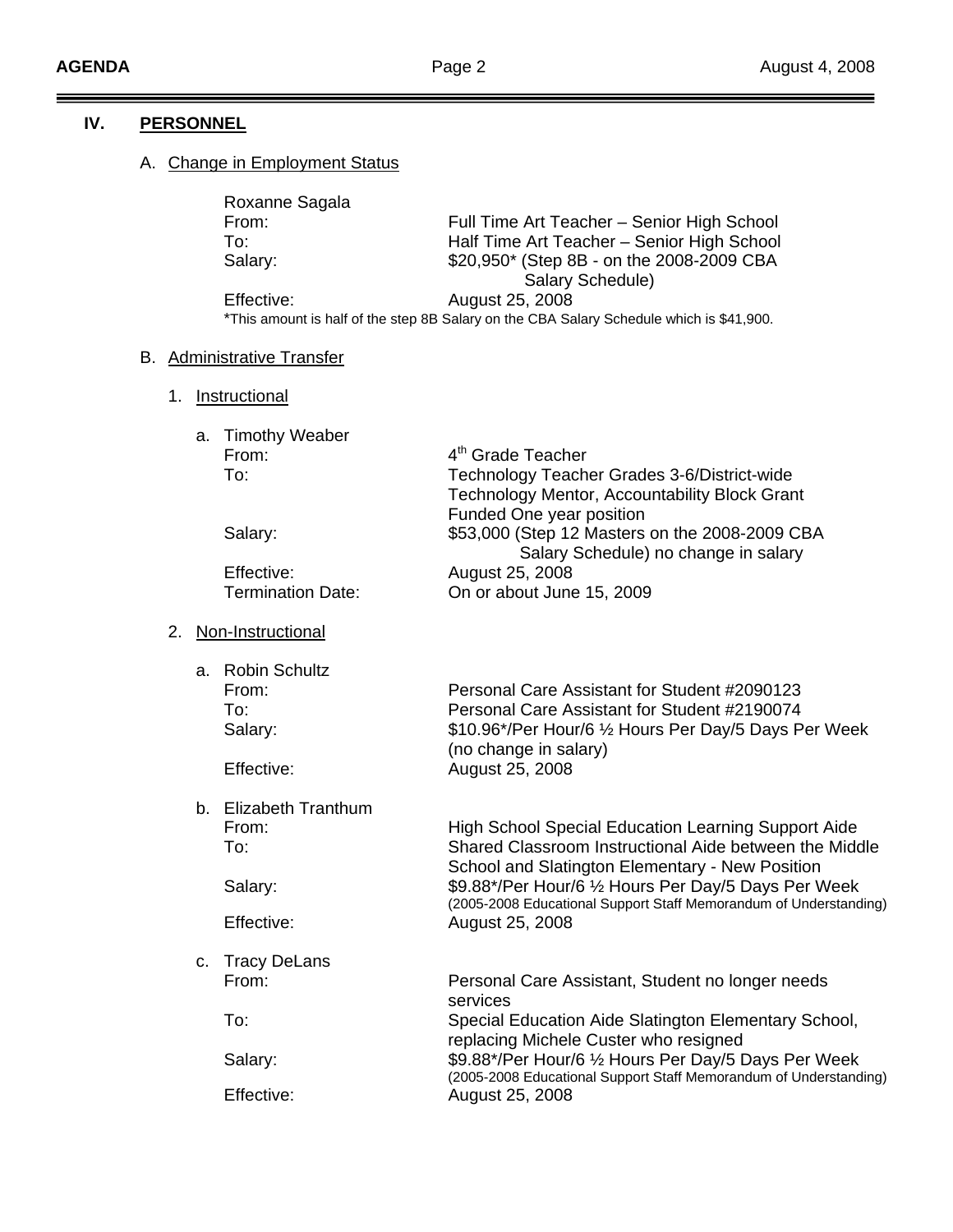Ξ =  $\equiv$ 

|    |    | d. Margaret Blose<br>From:<br>To:<br>Salary:<br>Effective:<br>approved.<br>C. Appointments | Personal Care Assistant for Student #1990025<br>who no longer needs services<br>Personal Care Assistant for Student #2190021<br>\$9.88*/Per Hour/6 1/2 Hours Per Day/5 Days Per Week<br>(no change in salary)<br>August 25, 2008<br>*Last year's rates will apply until a new Education Support Staff Memorandum of Understanding is |
|----|----|--------------------------------------------------------------------------------------------|--------------------------------------------------------------------------------------------------------------------------------------------------------------------------------------------------------------------------------------------------------------------------------------------------------------------------------------|
| 1. |    | <b>Instructional</b>                                                                       |                                                                                                                                                                                                                                                                                                                                      |
|    |    | a. Susan Bachman<br>Assignment:<br>Salary:                                                 | <b>Temporary Vacancy Replacement</b><br>4 <sup>th</sup> grade Slatington Elementary replacing Timothy<br>Weaber who was administratively transferred for the<br>2008-2009 school year<br>\$40,500 (Step 1 Bachelors on the 2008-2009 CBA                                                                                             |
|    |    | Effective:<br><b>Termination Date:</b>                                                     | Salary Schedule)<br>August 25, 2008<br>On or about June 15, 2009                                                                                                                                                                                                                                                                     |
|    |    | b. Rachel Reiter*<br>Assignment:<br>Salary:                                                | <b>Temporary Professional Employee</b><br>Middle School/High School Vocal Music Teacher,<br>replacing Megan Hauck who has resigned<br>\$40,500 (Step 1 Bachelors on the 2008-2009 CBA<br>Salary Schedule)                                                                                                                            |
|    |    | <b>Effective Date:</b>                                                                     | August 20, 2008                                                                                                                                                                                                                                                                                                                      |
|    |    | *Pending Verification of Clearances                                                        |                                                                                                                                                                                                                                                                                                                                      |
| 2. |    | Non-Instructional                                                                          |                                                                                                                                                                                                                                                                                                                                      |
|    |    | a. Denise Hoffman** ***<br>Assignment:                                                     | First Grade Instructional Classroom Aide - New Position<br>in 2008/2009 Budget                                                                                                                                                                                                                                                       |
|    |    | Salary:                                                                                    | \$9.88*/Per Hour/6 1/2 Hours Per Day/5 Days Per Week<br>(2005-2008 Educational Support Staff Memorandum of Understanding)                                                                                                                                                                                                            |
|    |    | Effective:                                                                                 | August 25, 2008                                                                                                                                                                                                                                                                                                                      |
|    |    | b. Nicole Reily** ***<br>Assignment:<br>Salary:                                            | Second Grade Instructional Classroom Aide - New<br>Position in 2008/2009 Budget<br>\$9.88*/Per Hour/6 1/2 Hours Per Day/5 Days Per Week                                                                                                                                                                                              |
|    |    | Effective:                                                                                 | (2005-2008 Educational Support Staff Memorandum of Understanding)<br>August 25, 2008                                                                                                                                                                                                                                                 |
|    | c. | Donna Lobach-Berger**<br>Assignment:                                                       | Personal Care Assistant for Student #2090123, replacing<br>Robin Schult who was administratively transferred                                                                                                                                                                                                                         |
|    |    | Salary:<br>Effective:                                                                      | \$9.88*/Per Hour/6 1/2 Hours Per Day/5 Days Per Week<br>(2005-2008 Educational Support Staff Memorandum of Understanding)<br>August 25, 2008                                                                                                                                                                                         |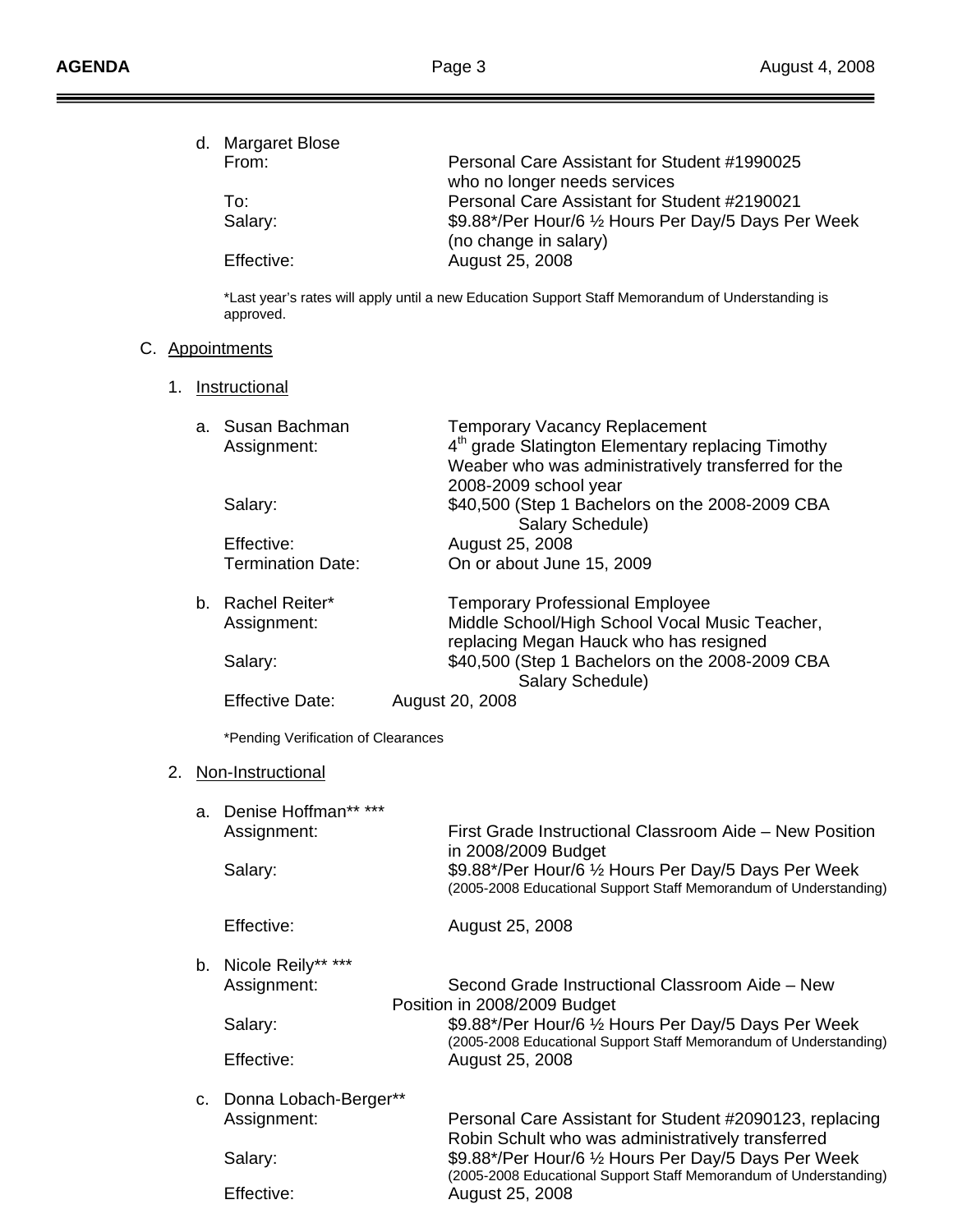| d. Jonell Dye** *** |                                                                                      |
|---------------------|--------------------------------------------------------------------------------------|
| Assignment:         | Personal Care Assistant for Student #2190093 - New                                   |
| Salary:             | Position in 2008/2009 Budget<br>\$9.88*/Per Hour/6 1/2 Hours Per Day/5 Days Per Week |
| Effective:          | (2005-2008 Educational Support Staff Memorandum of Understanding)<br>August 25, 2008 |
| e. Claudia Young**  |                                                                                      |
| Assignment:         | High School Cafeteria/Hall Monitor, replacing Donna<br>Ondrasik who resigned         |
| Salary:             | \$9.88*/Per Hour/3 Hours Per Day/5 Days Per Week                                     |
| Effective:          | (2005-2008 Educational Support Staff Memorandum of Understanding)<br>August 25, 2008 |
|                     |                                                                                      |

\*Last year's rates will apply until a new Education Support Staff Memorandum of Understanding is approved.

\*\*60 day probationary period ending on or about November 25, 2008 \*\*\*Pending Verification of Clearances

#### D. Resignation/Retirement

Ī

- 1. Accept the resignation of Michele Custer from her position as 4<sup>th</sup> Grade Special Education Learning Support Aide, effective immediately. Ms. Custer is a certified teacher who would like to substitute within our district as an instructional teacher.
- 2. Accept the resignation of Michelle Fleck from her position as K-6 ESL Teacher, effective September 16, 2008, or as soon as a replacement can be found. Mrs. Fleck has accepted an ESL position with the Easton Area School District.
- 3. Accept the resignation of Megan Hauck from her position as Middle School/High School Vocal Music Teacher, effective August 22, 2008. Mrs. Hauck has accepted a teaching position at Midd-West School District in Middleburg, PA
- 4. Accept the resignation of Kristin Skinker from her position as Middle School  $8<sup>th</sup>$  Grade Earth & Space Science Teacher, effective September 20, 2008, or as soon as a replacement can be found.

#### E. Rescind Co-Curricular Appointment/Volunteers 2008-2009

- 1. Rescind the appointment of Hassan Mouahhid from his position as Assistant Boys Soccer Coach for the 2008-2009 school year which was originally approved at the January 7, 2008 board meeting.
- 2. Rescind the appointment of Douglas Reynolds from his position as Assistant Football Coach for the 2008-2009 school year which was originally approved at the January 7, 2008 board meeting.
- 3. Rescind the appointment of Andrew Lynn from his position as Shared-Assistant Football Coach for the 2008-2009 school year which was originally approved at the January 7, 2008 board meeting.
- 4. Rescind the appointment of Alden Farber from his position as Volunteer Assistant Football Coach for the 2008-2009 school year which was originally approved at the January 7, 2008 board meeting.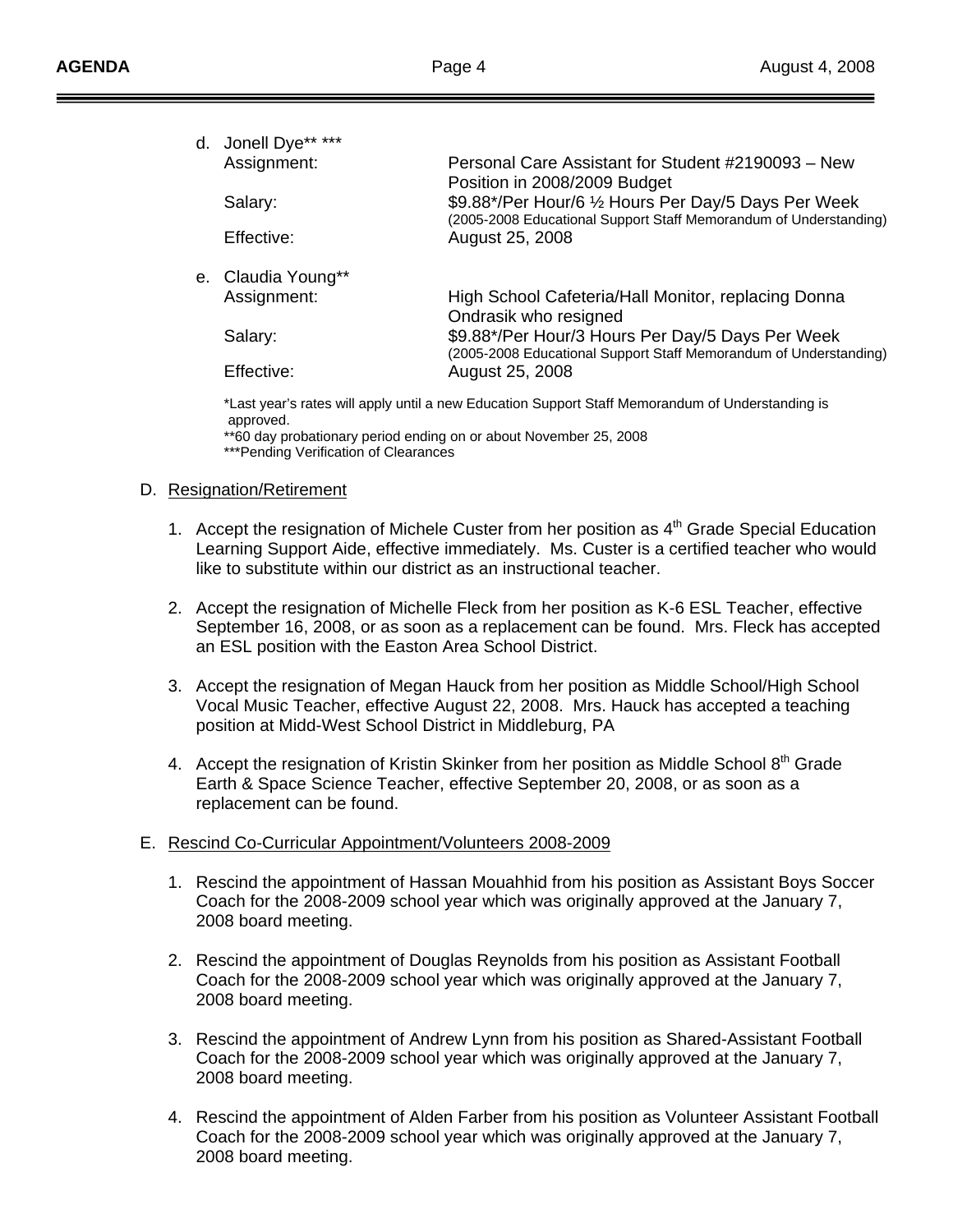Ξ

 $\equiv$ 

# F. Co-Curricular Appointments 2008-2009

| Andrew Lynn                       | <b>Assistant Football Coach</b>                       |          | \$4,294.97       |
|-----------------------------------|-------------------------------------------------------|----------|------------------|
| Alden Farber                      | <b>Assistant Football Coach-Shared</b>                |          | \$2,147.49       |
| Michael Lehtonen                  | <b>Head Track Coach</b>                               |          | \$4,406.09       |
| <b>David Oertner</b>              | <b>Assistant Track Coach</b>                          |          | \$2,789.69       |
| Douglas Reynolds                  | <b>Assistant Track Coach</b>                          |          | \$2,789.69       |
| Michael Bonner                    | <b>Assistant Track Coach</b>                          |          | \$2,789.69       |
| <b>Scott Gerould</b>              | <b>Assistant Track Coach</b>                          |          | \$2,789.69       |
| Erv Prutzman                      | <b>Head Baseball Coach</b>                            |          | \$4,406.09       |
| Stephen Hluschak                  | <b>Assistant Baseball Coach</b>                       |          | \$2,789.69       |
| Gregory King                      | <b>Assistant Baseball Coach</b>                       |          | \$2,789.69       |
| <b>Brian Schell</b>               | <b>Head Softball Coach</b>                            |          | \$4,406.09       |
| <b>Bob Hicks</b>                  | <b>Assistant Softball Coach</b>                       |          | \$2,789.69       |
| Jonathan DeFrain                  | <b>Assistant Softball Coach</b>                       |          | \$2,789.69       |
| <b>John Sitaras</b>               | <b>Head Girls Soccer Coach</b>                        |          | \$4,776.84       |
| Candice Longworth                 | <b>Assistant Girls Soccer Coach</b>                   |          | \$2,653.80       |
| Candice Longwoth                  | <b>Assistant Boys Soccer Coach</b>                    |          | \$2,653.80       |
| <b>Andrew Kern</b>                | Middle School Web Page Advisor                        |          | \$387.45         |
| David Carroll                     | Senior High Band Advisor                              |          | \$4,527.63       |
| Scott DeLong                      | Debate Advisor                                        |          | \$1,325.16       |
| <b>Renee Evans</b>                | Sr. High Fall Intramurals - Tennis                    |          | \$774.09         |
| Renee Evans                       | Sr. High Spring Intramurals - Tennis                  |          | \$774.09         |
| <b>Babette Guss</b>               | \$2,304.02<br>Senior High Yearbook                    |          |                  |
| <b>Todd Herzog</b>                | Sr. High Spring Intramurals - Weightlifting           | \$       | 774.09           |
| <b>Todd Herzog</b>                | Sr. High Fall Intramurals - Weightlifting             | \$       | 774.09           |
| Stephen Hluschak                  | Sr. High Winter Intramurals - Weightlifting           | \$       | 774.09           |
| Michael Lehtonen                  | Sr. High Winter Intramurals - Winter Track            | \$       | 774.09           |
| <b>Richard Oertner</b>            | Sr. High Fall Intramurals - Basketball                | \$       | 774.09           |
| Julianne Mixtacki                 | Senior Class Play Advisor                             |          | \$1,409.85       |
| Julianne Mixtacki                 | Senior High Musical Director                          |          | \$2,652.46       |
| Eric Schmidt                      | <b>SADD Advisor</b>                                   | \$       | 530.76           |
| Lana Schmidt                      | German Exchange Club Advisor                          | \$       | 731.19           |
| Joseph Tout                       | Sr. High Spring Intramurals - Weightlifting           | \$       | 774.09           |
| Joseph Tout                       | Sr. High Winter Intramurals - Weightlifting           | \$       | 774.09           |
| <b>Rachel Reiter</b>              | Senior High Chorus Advisor                            |          | \$1,656.45       |
| <b>Richard Oertner</b>            | Head Boy's Basketball Coach                           |          | \$6,608.64       |
| Richard Mantz                     | Assistant Boy's Basketball Coach                      |          | \$4,294.97       |
| Dennis Rehrig                     | Assistant Boy's Basketball Coach                      |          | \$4,294.97       |
| David Oertner                     | Head Girl's Basketball Coach                          |          | \$6,608.64       |
| <b>Scott Gerould</b>              | <b>Assistant Girl's Basketball Coach</b>              |          | \$4,294.97       |
| <b>Todd Herzog</b>                | <b>Head Wrestling Coach</b>                           |          | \$6,608.64       |
| <b>Brent Herzog</b>               | <b>Assistant Wrestling Coach</b>                      |          | \$4,294.97       |
| <b>Robert Marlatt</b>             | <b>Assistant Wrestling Coach</b>                      |          | \$4,294.97       |
| LeAnn Hock                        | <b>Cheerleading Advisor-Shared Stipend</b>            |          | \$1,460.25       |
| Kathi Neff                        | <b>Cheerleading Advisor-Shared Stipend</b>            |          | \$1,460.25       |
| Joe Krempasky                     | MS Boy's Basketball-Shared Stipend\$1,445.51          |          |                  |
| <b>Richard Roberts</b>            | MS Boy's Basketball-Shared Stipend\$1,445.51          |          |                  |
| Jason Reinhard                    | <b>MS Girl's Basketball Coach</b>                     |          |                  |
|                                   |                                                       |          | \$4,290.81       |
| Scott DeLong<br>Candice Longworth | <b>National Honor Society</b><br>Senior Class Advisor | \$<br>\$ | 472.82<br>606.83 |
| <b>Babette Guss</b>               | <b>Senior Class Advisor</b>                           | \$       | 606.83           |
| <b>Ellen Yenser</b>               | <b>Junior Class Advisor</b>                           | \$       | 606.83           |
| Amy Zeiser                        | Sophomore Class Advisor                               | \$       | 606.83           |
| Eric Schmidt                      |                                                       | \$       | 606.83           |
|                                   | Sophomore Class Advisor                               |          |                  |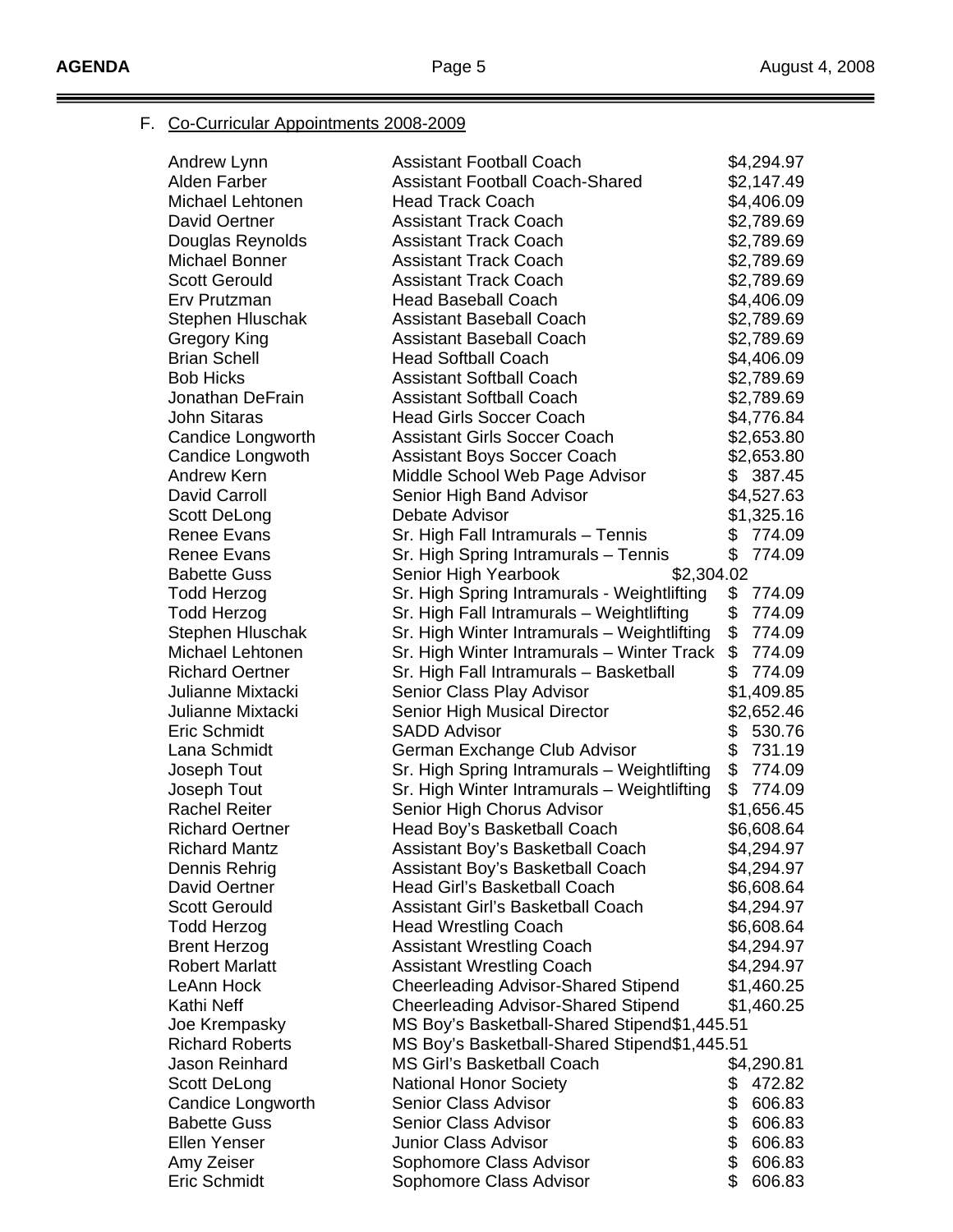### Co-Curricular Appointments 2008-2009 (cont.)

| Denise Turoscy       | <b>SH Scholastic Scrimmage Advisor</b> | \$774.09      |
|----------------------|----------------------------------------|---------------|
| Denise Turoscy       | <b>SH Newspaper Advisor</b>            | \$1,740.08    |
| David Carroll        | <b>MS Band Director</b>                | \$662.58      |
| Kristin Hubbs        | <b>MS Yearbook Advisor</b>             | \$774.09      |
| <b>Rachel Reiter</b> | <b>MS Chorus Advisor</b>               | 662.58<br>\$. |
| Lora Krum            | <b>Elementary Chorus Advisor</b>       | 566.09        |

### G. Co-Curricular Volunteers 2008-2009

| Robert Sutjak, Jr*                   | Assistant Football Coach               |
|--------------------------------------|----------------------------------------|
| Jessica Schoenberger                 | Assistant Track Coach                  |
| <b>Gary Andrew</b>                   | Assistant Basketball Coach             |
| Melissa DeFrain                      | <b>Assistant Softball Coach</b>        |
| <b>Gary Warmkessel</b>               | <b>Assistant Softball Coach</b>        |
| Niccole Chirico                      | <b>Assistant Softball Coach</b>        |
| Pete Reese                           | <b>Assistant Boys Basketball Coach</b> |
| <b>Robert Hughes</b>                 | Assistant Boys Basketball Coach        |
| Lil Borger                           | <b>Assistant Cheerleading Advisor</b>  |
| Ivan Chleboe                         | <b>Assistant Wrestling Coach</b>       |
| Patrick Wanamaker                    | Assistant Boy's Basketball Coach       |
| Ryan VanNorman                       | <b>Assistant Football Coach</b>        |
| Karen Gill                           | Refreshment Stand Manager              |
| Dawn Remaley                         | Refreshment Stand Manager              |
| Stan Montrom, Jr.                    | <b>Assistant Boy's Soccer Coach</b>    |
| <b>Kelly Follweiler</b>              | Refreshment Stand Manager              |
| Stand Montrom, Jr.                   | <b>Assistant Girl's Soccer Coach</b>   |
| <b>Shirley Snyder</b>                | Interact Advisor                       |
| <b>Justin Maurer</b>                 | All School Play/Musical Advisor        |
| *Pending Verification of Clearances. |                                        |

#### H. Senior High Administrative Detention Supervisor

 Approve to appoint Diana Beltran as the Administrative Detention Supervisor in the senior high school. She will work Tuesday and Thursday from 2:30 p.m. to 4:00 p.m. throughout the 2008-2009 school year that warrants detention coverage. Salary will be \$20.00 per hour worked.

#### I. Middle School Administrative Detention Supervisor

 Approve to appoint Lisa Martinez as the Administrative Detention Supervisor in the middle school. She will work Monday and Wednesday from 2:20 p.m. to 3:20 p.m. throughout the 2008-2009 school year that warrants detention coverage. Salary will be \$20.00 per hour worked.

#### J. Saturday Detention Monitor

 Approve to appoint Patricia Eby-Manescu as the Secondary Saturday Detention Monitor for the middle school and senior high school for the 2007-2008 school year, working 3 hours every Saturday that warrants detention coverage. Salary will be \$20.00 per hour worked.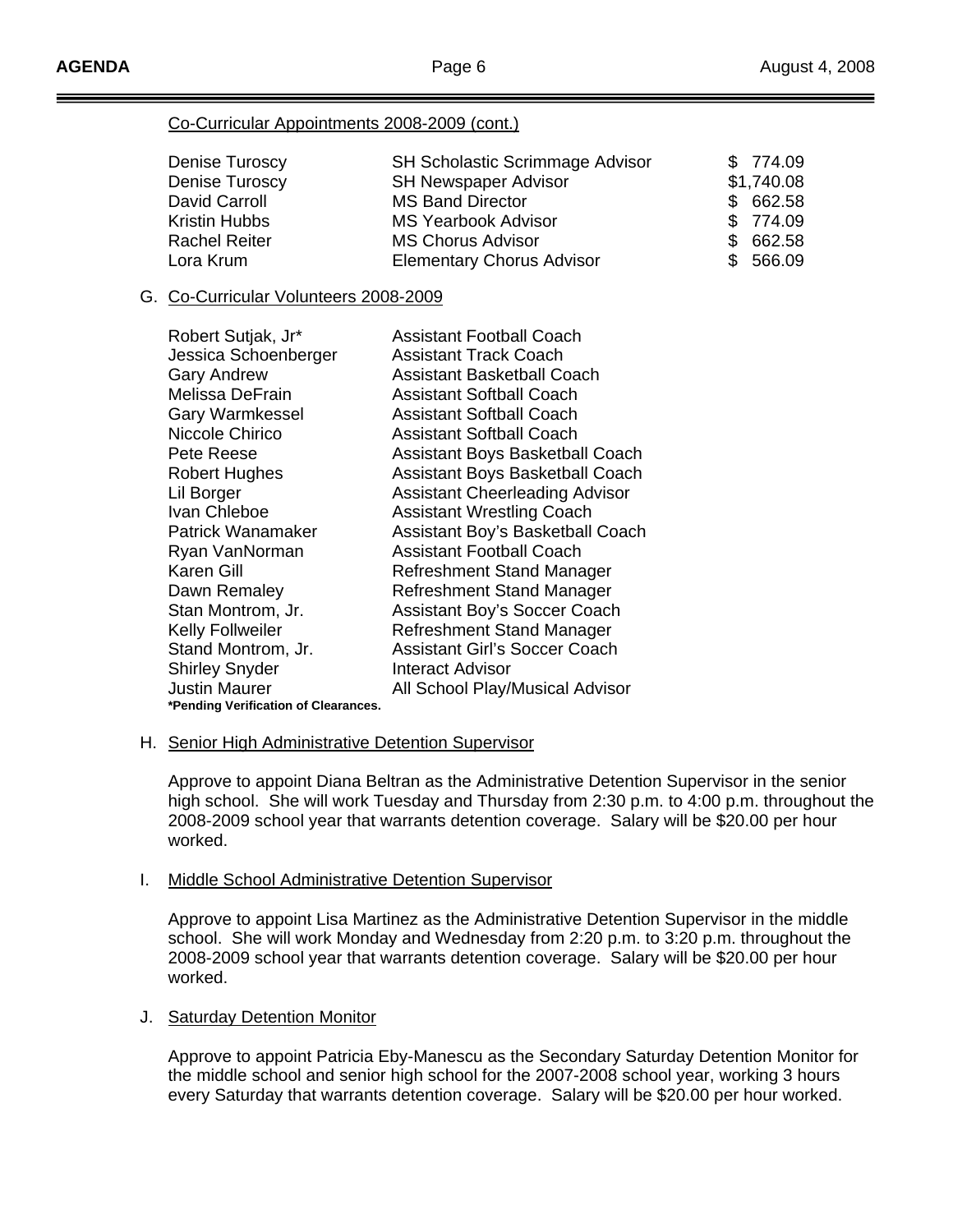#### K. Substitute Saturday Detention Monitor

 Approve to appoint Diana Beltran as the Substitute Secondary Saturday Detention Monitor for the middle school and senior high school for the 2008-2009 school year, working as a substitute for 3 hours every Saturday that warrants substitute detention coverage. Salary will be \$20.00 per hour worked.

#### L. Salary Adjustments

Acknowledge the following teachers who have completed the requirements per the Collective Bargaining Agreement that would entitle them to a salary increase for the 2008-2009 school year:

|               | Michael Mengel<br>From:<br>To:   | Step 6B<br>Step 6B+24   |
|---------------|----------------------------------|-------------------------|
| Nicole Kovich | From:<br>To:                     | Step $5B+24$<br>Step 5M |
| Regina Wehr   | From:<br>To:                     | Step 6B+24<br>Step 6M   |
|               | Jonathan Prive<br>From:<br>To:   | Step 7B<br>Step 7B+24   |
|               | Douglas Reynolds<br>From:<br>To: | Step 5B<br>Step 5B+24   |
|               | Jonathan DeFrain<br>From:<br>To: | Step $5B+24$<br>Step 5M |
| Joseph Tout   | From:<br>To:                     | 7B<br>7B+24             |

#### M. Professional Contracts

 According to Article II – 1108, subsection (b) of the School Code: "a temporary professional employee, initially employed by a school district on or after June 30, 1996, whose work has been certified by the district superintendent to the secretary of the school district, during the last four (4) month of the third year of such service, as being satisfactory, shall thereafter be a "professional employee" within the meaning of this article." Therefore, it is recommended to approve "professional employee" status as per the school code for the following teachers, who have satisfactorily completed three years of service to the Northern Lehigh School District:

| Amanda Beer      |
|------------------|
| Diane Saeger     |
| Lauri McWilliams |

**Beverly Overholt** Eric Schmidt Amy Zeiser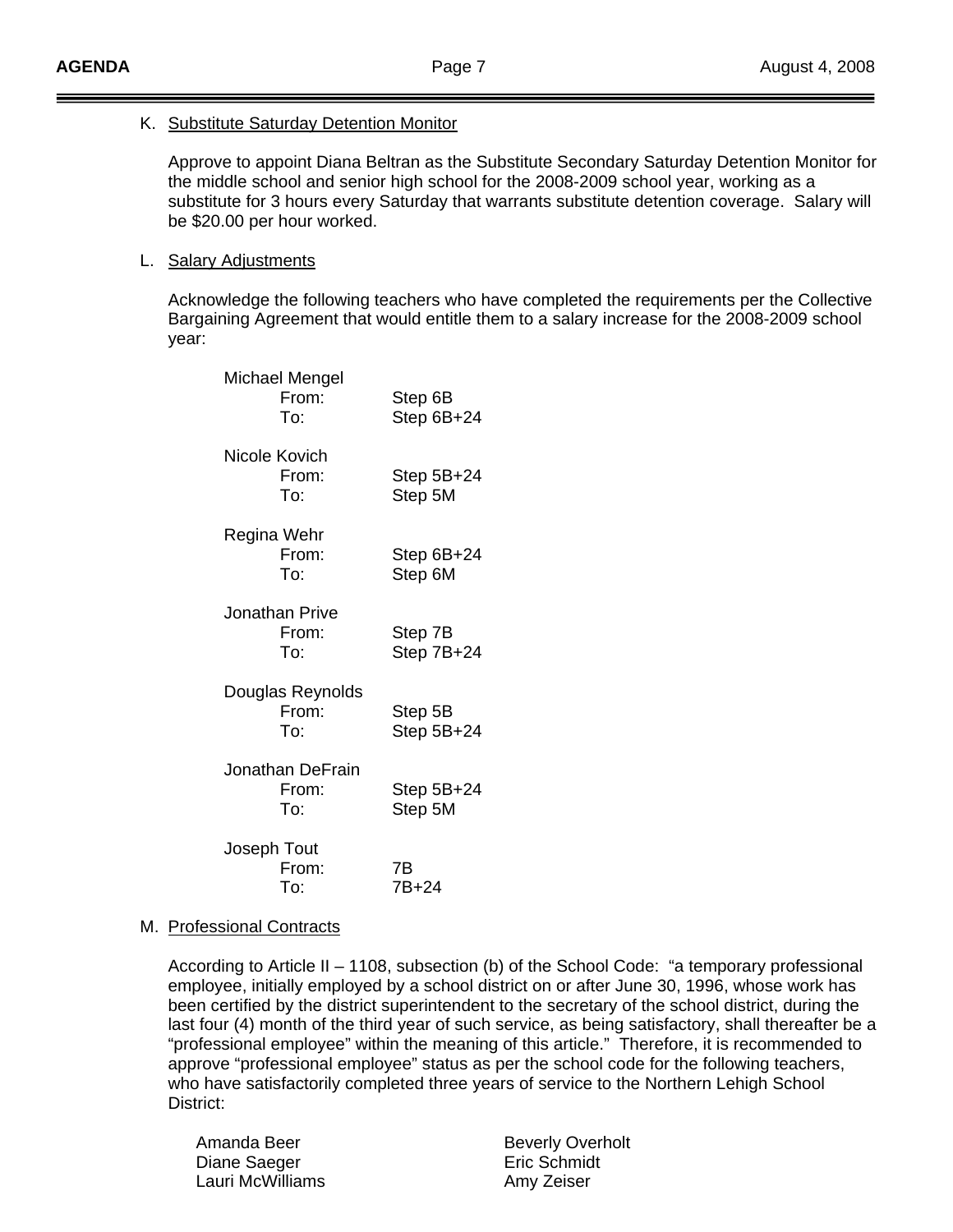### N. Substitute

#### 1. Instructional

 Approve the following substitute teachers for the 2008-2009 school year at the 2008-2009 substitute teacher rates as approved on the Supplementary Personnel Salary Schedule:

 Jeremy Battista - Biology Samantha Bechtel - Elementary Kenneth Cressman – Accounting, Marketing, Distributive Ed Michele Custer – Elementary Joan DeSousa - Elementary Cynthia Fritzinger - Elementary Lisa Goad – English & Special Education Ricky Guth – All Subjects Andrew Kern – All Subjects Katherine Kern - Elementary Lori King – Elementary Amber Kistler – Elementary Bryan Kresley – Social Studies Robert Kutney - Elementary James Labosky – Elementary K-6 Melissa Ludwig - Elementary Kimberly Rentschler – Elementary Linda Sarver - Art Marissa Walters – Elementary & Special Education Jane Wessner – Elementary

#### 2. Non-Instructional

a. Approve the following individuals as substitute secretaries/aides for the 2008-2009 school year at the 2008-2009 substitute rate as approved on the Supplementary Personnel Salary Schedule:

Nicole Evans Catherine Faenza\* Desaida Goss Lilly Horwith Donna Lobach-Berger Maureen McCullion Christine Sigley **Kathleen Troxell** Judith VanHorn Kathy Yelinek **\*Pending Verification of Clearances.** 

b. Approve the following individuals as substitute cafeteria workers for the 2007-2008 school year at the 2007-2008 substitute rate as approved on the Supplementary Personnel Salary Schedule:

Rosa George **Lilly Horwith** Donna Lobach-Berger Christine Sigley Kathleen Troxell **Judith VanHorn** Dorothy Weber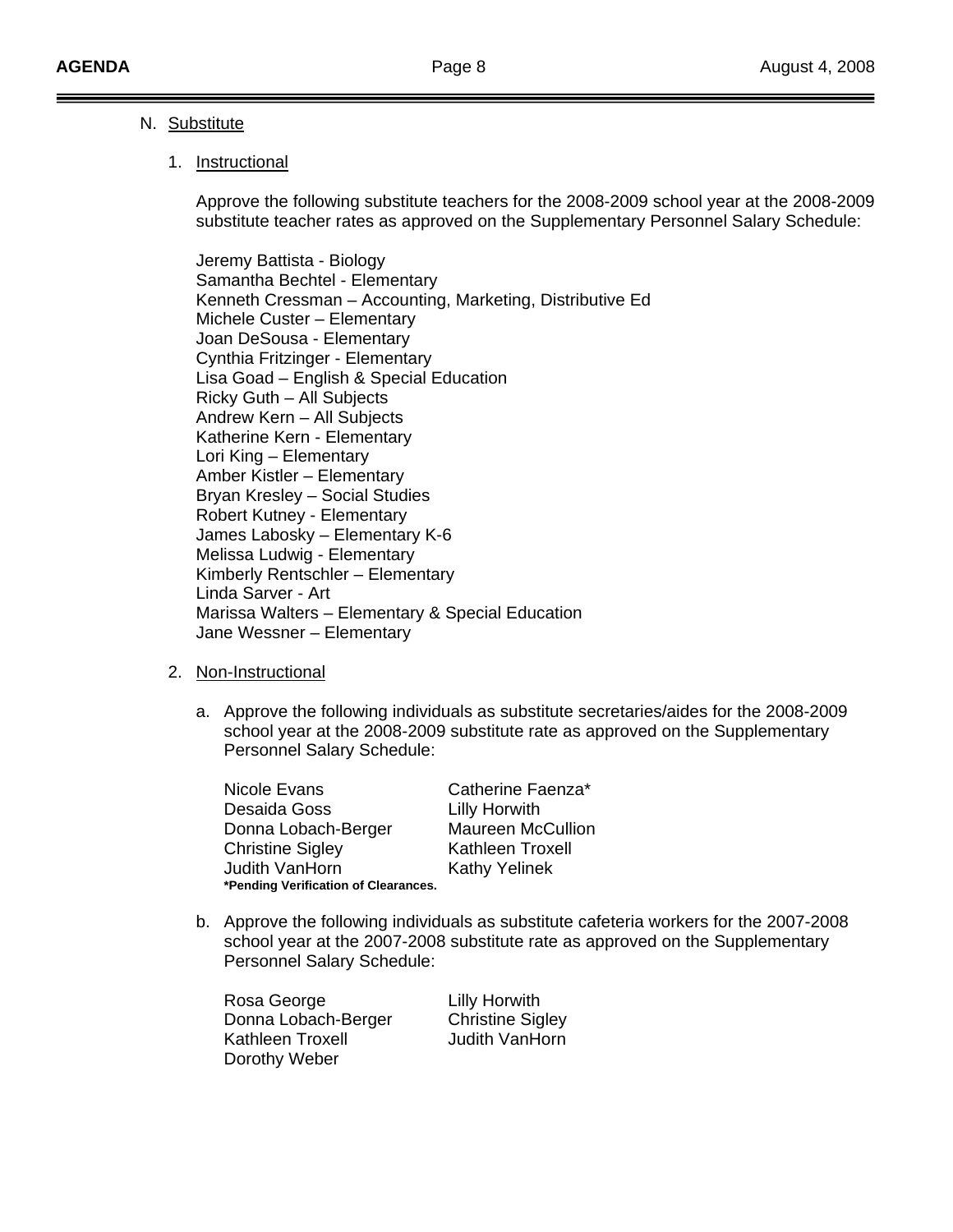c. Approve the following individuals as substitute custodians for the 2007-2008 school year at the 2007-2008 substitute rate as approved on the Supplementary Personnel Salary Schedule:

Wendy Green Richard Handwerk Rebecca Herring **Randy Muniz** Richard Sensinger

### **V. CONFERENCES**

A. Diane Ruff – School Nutrition Association of Pennsylvania 2008 Annual Conference, "Come Joint the Magic" – October 20-23, 2008 – Seven Springs, PA –Registration: \$300.00, Lodging: \$516.15, Travel: \$237.35 – Total Approximate Cost: \$1,053.50 – Funding: Cafeteria Budget **(Attachment #1)**

### **VI. POLICY**

- A. Board Policy Second Reading
	- 1. Approve new school board policy #335 Administrative Employees Family and Medical Leaves, as presented after first reading. **(Attachment #2)**
	- 2. Approve recommended administrative regulations #335-AR, #335-AR-1, #335-AR-2 and #335-AR-3, as presented after first reading. **(Attachment #3)**
	- 3. Approve new school board policy #435 Professional Employees Family and Medical Leaves, as presented after first reading. **(Attachment #4)**
	- 4. Approve recommended administrative regulations #435-AR, #435-AR-1, #435-AR-2 and #435-AR-3, as presented after first reading. **(Attachment #5)**
	- 5. Approve new school board policy #535 Administrative Employees Family and Medical Leaves, as presented after first reading. **(Attachment #6)**
	- 6. Approve recommended administrative regulations #535-AR, #535-AR-1, #535-AR-2 and #535-AR-3, as presented after first reading. **(Attachment #7)**
	- 7. Approve school board policy #815 Operations Acceptable Use of Internet and Information Systems, as presented after first reading. **(Attachment #8)**
- B. It is recommended that he Board of Education grant homebound instruction for a Kindergarten student, Student No. 2190017, for five hours per week, effective September 2, 2008 and continuing for an indefinite amount of time.
- C. Mrs. Lana Schmidt, high school German teacher, has submitted a request for the continuation of the Student Exchange Program between interested students from the Northern Lehigh School District and the Eduard Spraenger Gymnasium in Landau, Germany. German students will be arriving at Northern Lehigh School District on Thursday, September 25, 2008 and stay until Monday, October 6, 2008. Expected expenses to the district will be substitute coverage for the hosting teacher as deemed necessary and bus expenses for day trips as budgeted. Northern Lehigh students will travel to Germany at the end of the 2008-2009 school year, at a time that will coincide with the school year in the Rheinland-Platinate, preferably during the summer months. Trip participants will be responsible for all expenses; however, they do request liability insurance coverage for the entire group, as has been granted since their first exchange trip in 1984.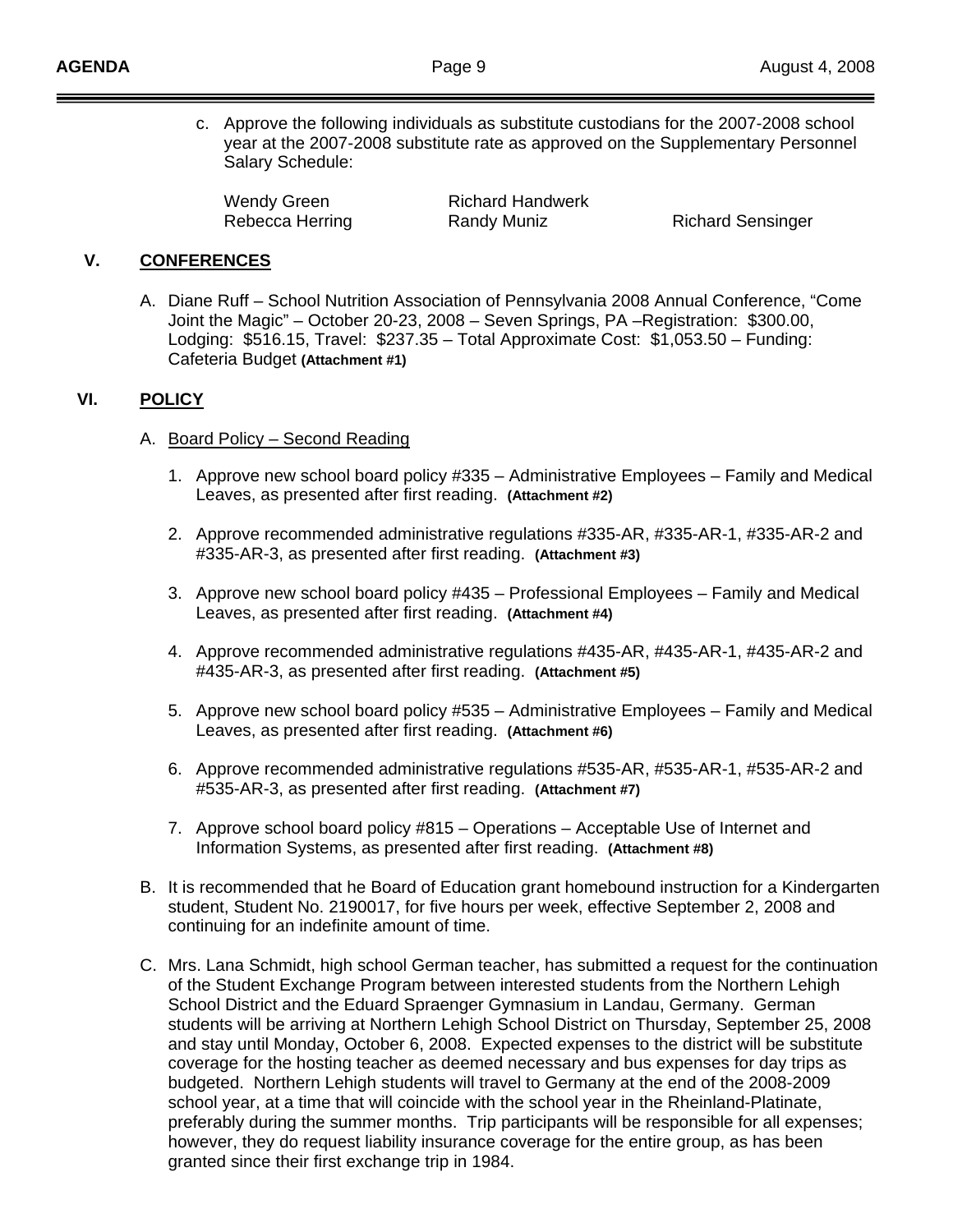D. Approve to authorize proper officials to enter into an agreement for one Northern Lehigh School District special education student to attend Salisbury Township School District in accordance with the promises and covenants contained in the agreement. This agreement is effective September 1, 2008 through July 30, 2009. **(Attachment #9)** 

### **VII. CURRICULUM AND INSTRUCTION**

- A. Approve to authorize proper officials to execute an Affiliation Agreement between Northern Lehigh School District and Kutztown University for a teacher preparation program. This program allows students at Kutztown University to student teach in our district in order for them to complete their practicum hours needed for graduation. This agreement will commence on July 1, 2008 and will end June 30, 2013. **(Attachment #10)**
- B. Approve to authorize proper officials to enter into an agreement between the Northern Lehigh School District and Margaret Swanson, CRNP for the purpose of medical review and authorization of IEP"s (Individualized Educational Programs) for students. **(Attachment #11)**

### C. Induction Program

 Approve the following teachers as helping teachers in the Northern Lehigh School District Induction Program for the 2008-2009 school year:

| <b>Helping Teacher</b>                 | Inductee                               | Stipend              |
|----------------------------------------|----------------------------------------|----------------------|
| <b>Tracy Ettinger</b><br>David Carroll | Lisa Colicigno<br><b>Rachel Reiter</b> | \$750.00<br>\$750.00 |
| Andrea Fella                           | Jillian Mlynek                         | \$750.00             |

### **VIII. OLD BUSINESS**

#### **IX. NEW BUSINESS**

#### **X. FINANCIAL**

- A. Approve the request of the senior high school to close the Class of 2008 account in accordance with the Student Activities Account guidelines. The account balance is \$589.41 and the Class of 2008 is recommending that the funds be distributed into the After Graduation Party Account.
- B. Approve the daily tuition rates of \$49.29 for the Bethesda Day Treatment Center, Inc. The Agreement of Service with Bethesda was previously approved for the 2008-2009 school year on April 7, 2008. **(Attachment #12)**

### C. School Dentist

 Approve to appoint Dr. Harry Schleifer of Professional Dental Associates as the school dentist for the 2008-2009 school year at the quoted fee of \$1.00 per dental exam needed.

D. School Physician

 Approve to appoint Dr. Nicole Sully and Dr. Amy Steigerwalt of Parkland Family Health Center as school physicians for the 2008-2009 school year. The fee for grade level physicals will be \$20.00 per physical needed. Consultant services will be provided at no charge.